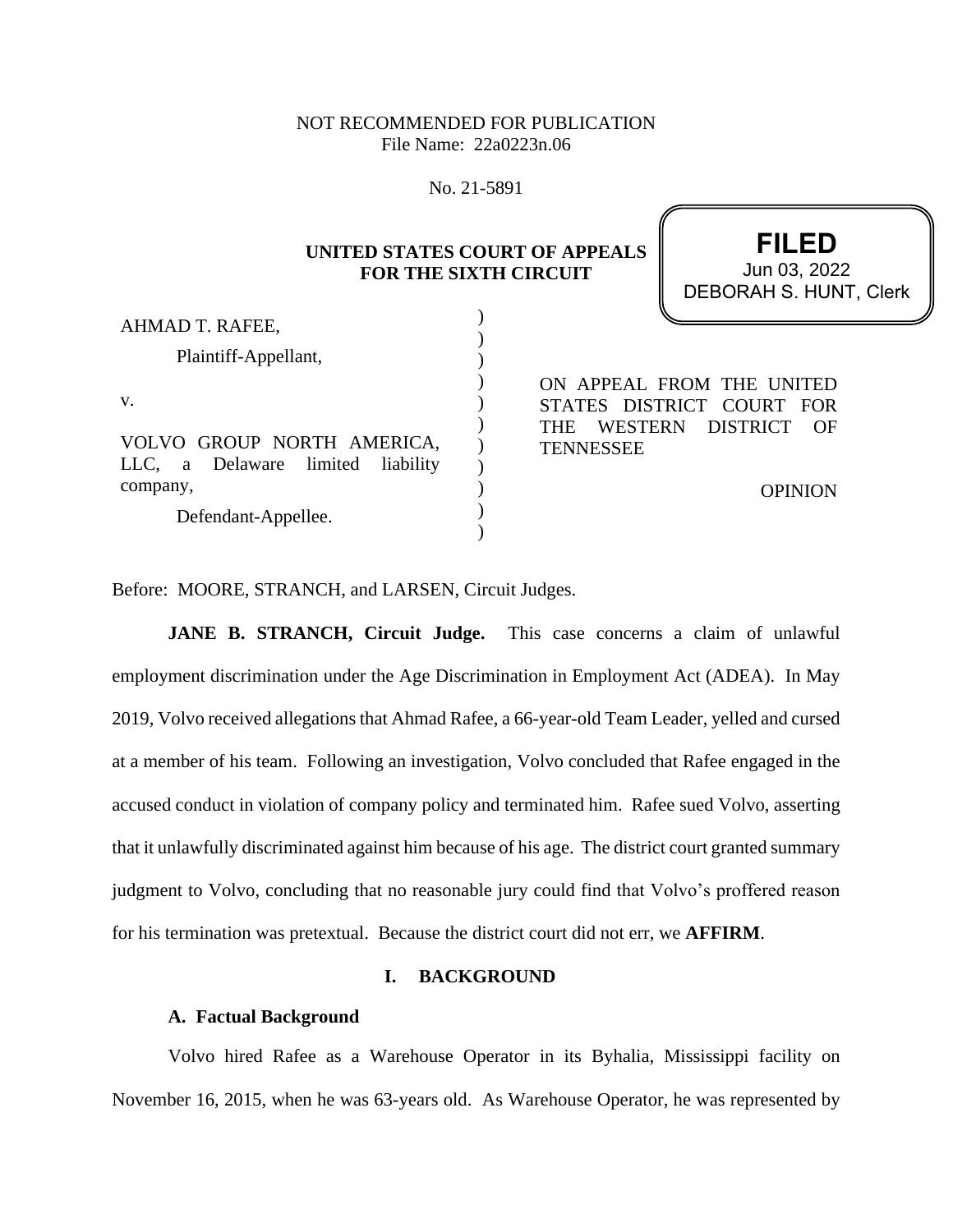a union. Volvo later promoted Rafee to Team Leader, an at-will, supervisory position, which he held until his termination.

In May 2019, Volvo allegedly received a complaint that Rafee was aggressive with and screamed at Karmyko Brock, a member of his team. Michael Johnson, a Service Market Logistics Manager, and Sheryl Freeman, the Human Resources Manager, led Volvo's investigation into the allegations.

As part of the investigation, Johnson interviewed three uninvolved bystanders as witnesses: Angela Hardaway, Carolyn Humphreys, and Denise Glass. Freeman and Johnson also jointly interviewed Brock and Rafee, the two individuals alleged to be involved in the altercation. The three uninvolved witnesses, according to Johnson, provided consistent accounts of what transpired: Brock failed to complete a task assigned to him, and when Brock tried to explain what happened, Rafee became combative and screamed at him using profanity. Some of the employees also explained that Rafee's use of vulgar and profane language was not uncommon; indeed, most employees seemed unphased by it, explaining that "[t]hat's just how Mr. A is, he really didn't mean anything by it." Following the interviews, Johnson also obtained written statements from each of the three witnesses.

During Brock's interview, according to Johnson, Brock neither confirmed nor denied the allegations but instead dismissed them, explaining, "that's just Mr. A." Rafee, on the other hand, completely denied that the incident occurred and claimed that he would never use profanity with his subordinate coworker.

Following the interviews and faced with conflicting accounts, Johnson and Freeman concluded that Brock was downplaying the incident and decided that the accounts of the three uninvolved witnesses were more credible. As a result, they found that Rafee's conduct violated

-2-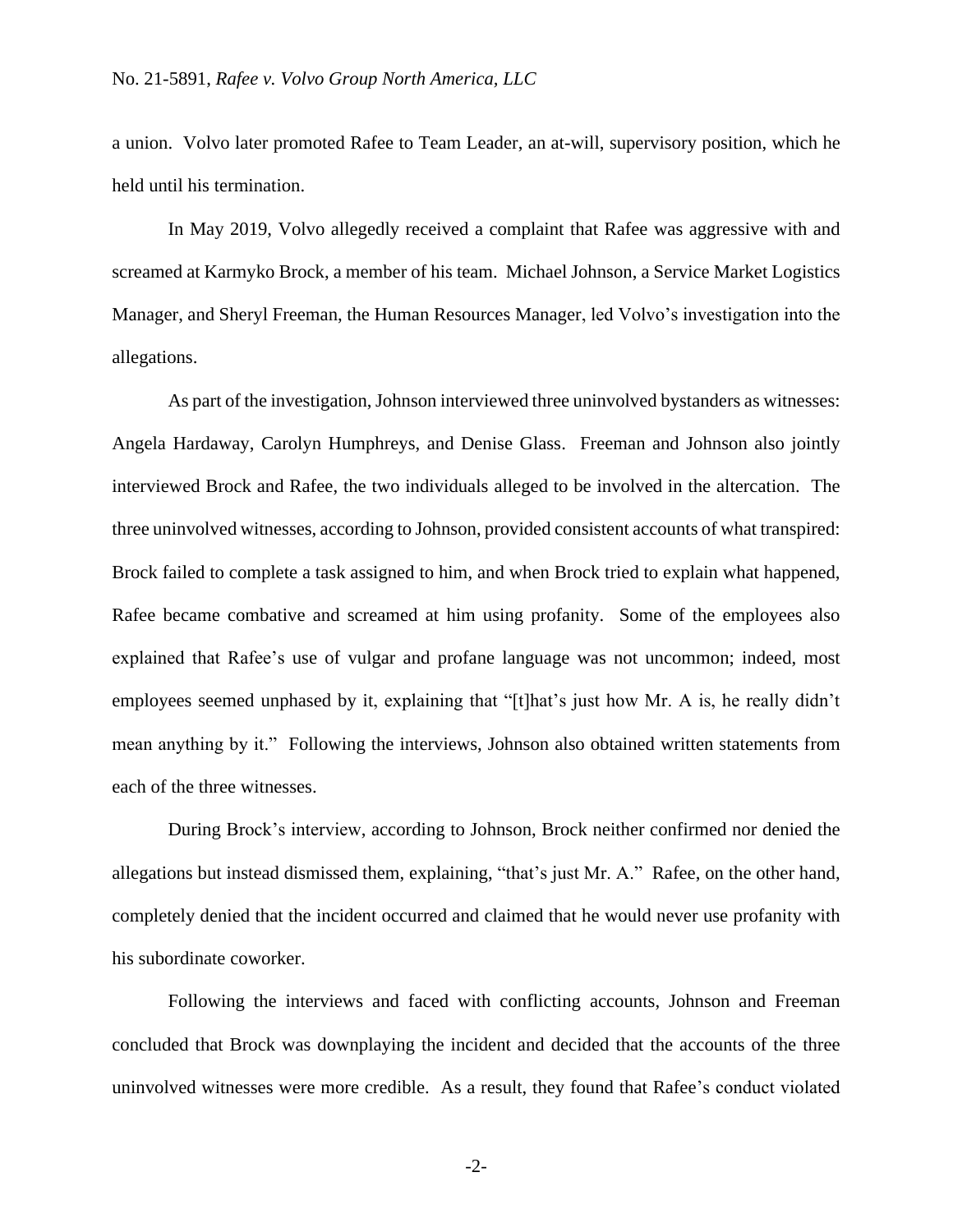Volvo's Code of Conduct, Harassment Policy, and Workplace Violence Policy, and terminated him for violations of those policies around May 21, 2019.

#### **B. Procedural Background**

Rafee sued Volvo, claiming that his termination amounted to unlawful age discrimination in violation of the ADEA. Volvo timely moved for summary judgment before the district court, contending that Rafee could not establish pretext because it held an honest belief in its reason for terminating him.

The district court granted summary judgment to Volvo on the ADEA claim. Based on the record, the court found that Volvo's investigation into Rafee's conduct was "reasonably informed and considered": the "investigation included interviewing three uninvolved individuals regarding the alleged incident, interviewing Brock and Rafee, speaking to other employees about Rafee's conduct more generally, and personally observing Rafee's use of profanity and counseling Rafee about his communication with other employees." Volvo, the district court reasoned, was therefore within its rights to rely on that investigation to support an honest belief that Rafee's misconduct occurred. Rafee, for his part, failed to present any evidence regarding improprieties in the investigation or showing that Volvo's decision was not reasonably informed to rebut Volvo's honest belief and create a dispute of material fact. Accordingly, the court concluded that Rafee failed to show that a reasonable jury could find that Volvo's proffered reason for his termination was a pretext for age discrimination. The district court also found that Rafee failed to proffer any evidence to demonstrate that age was ultimately the but-for cause of his termination. The district court granted summary judgment to Volvo, and this appeal followed.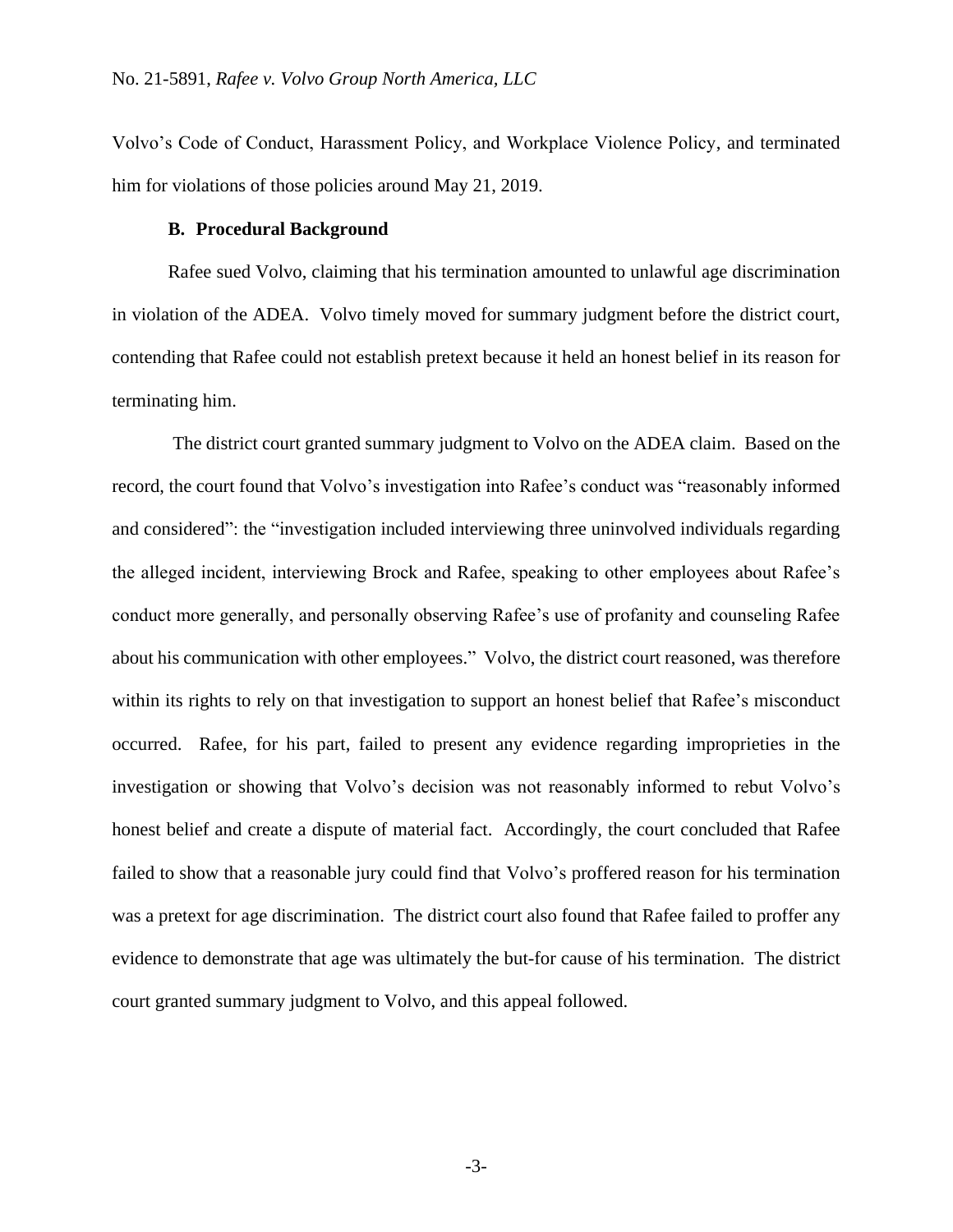#### **II. ANALYSIS**

On appeal, Rafee asserts that the district court erred in granting summary judgment to Volvo because it made determinations as to witness credibility and improperly drew inferences against him. He argues that the record contains several disputes of material fact concerning pretext, pointing to: questions about who made the initial complaint to Volvo, conflicting statements made during Volvo's investigation into the allegations, and Volvo's shifting rationales for his termination. Rafee, moreover, contends that the record supports a triable issue over whether age was the but-for cause of his termination.

We review de novo the court's grant of summary judgment. *Wilson v. Gregory*, 3 F.4th 844, 855 (6th Cir. 2021). Volvo is entitled to summary judgment if it can show "the absence of a genuine dispute of material fact as to at least one essential element" of each claim for which it seeks judgment. *Troutman v. Louisville Metro. Dep't of Corr.*, 979 F.3d 472, 481 (6th Cir. 2020) (quoting *Romans v. Mich. Dep't of Hum. Servs*, 668 F.3d 826, 835 (6th Cir. 2012)). In our analysis, we draw all reasonable inferences in favor of the non-moving party—Rafee. *Wilson*, 3 F.4th at 855.

The ADEA prohibits employers from taking an adverse employment action "against any individual with respect to his compensation, terms, conditions, or privileges of employment, because of such individual's age." 29 U.S.C. § 623(a)(1). Plaintiffs seeking relief under the ADEA may present either direct or circumstantial evidence to establish a violation. *Provenzano v. LCI Holdings, Inc.*, 663 F.3d 806, 811 (6th Cir. 2011).

Rafee deploys the circumstantial evidence method, which invokes the familiar burdenshifting framework set forth in *McDonnell Douglas Corp. v. Green*, 411 U.S. 792 (1973). Under that framework, a plaintiff must first establish a prima facie case of discrimination by showing: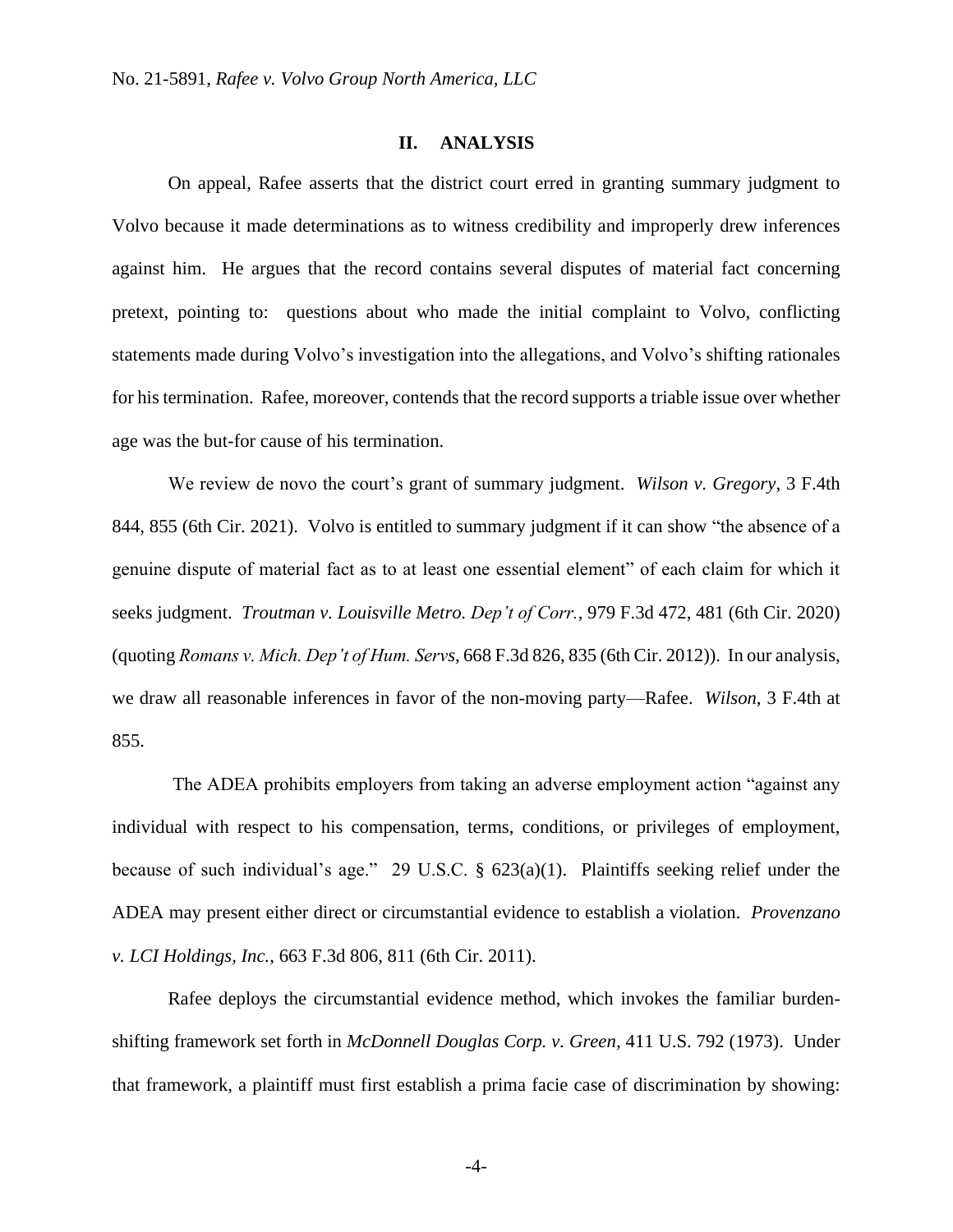$(1)$  he or she was a member of a protected class; (2) he or she suffered an adverse employment action; (3) he or she was qualified for the position; and (4) he or she was  $\dots$  treated differently than similarly-situated, non-protected employees." *Wright v. Murray Guard, Inc.,* 455 F.3d 702, 707 (6th Cir. 2006) (quoting *DiCarlo v. Potter*, 358 F.3d 408, 415 (6th Cir. 2004)). "[T]he prima facie case 'raises an inference of discrimination only because we presume these acts, if otherwise unexplained, are more likely than not based on the consideration of impermissible factors.' Establishment of the prima facie case in effect creates a presumption that the employer unlawfully discriminated against the employee." *Tex. Dep't of Cmty. Aff. v. Burdine*, 450 U.S. 248, 254 (1981) (quoting *Furnco Constr. Corp. v. Waters*, 438 U.S. 567, 577 (1978)). If the employee meets this burden, the employer must respond by articulating "some legitimate, nondiscriminatory reason" for the adverse employment action at issue. *McDonnell Douglas Corp.*, 411 U.S. at 802. The burden then shifts back to the employee to rebut the "proffered reason by proving that it was pretext designed to mask discrimination." *Provenzano*, 663 F.3d at 812. At this stage, our precedent instructs that a plaintiff "may, but will not necessarily" need to provide additional evidence beyond the prima facie case to survive summary judgment. *Blair v. Henry Filters, Inc.*, 505 F.3d 517, 533 (6th Cir. 2007), *abrogated on other grounds by Gross v. FBL Fin. Savs., Inc.*, 557 U.S. 167, 180 (2009). But, in any case, "the ultimate burden of persuasion remains on the plaintiff to demonstrate that age was the 'but-for' cause of their employer's adverse action." *Provenzano*, 663 F.3d at 812.

The parties do not dispute that Rafee established a prima facie case of discrimination—the first stage of the framework—or that Volvo's proffered legitimate and nondiscriminatory reason for Rafee's termination was his altercation with his subordinate, during which he allegedly used profane, harassing, and threatening language—the second stage. The parties diverge at the third: whether Volvo's proffered reason for terminating Rafee was pretext for age discrimination.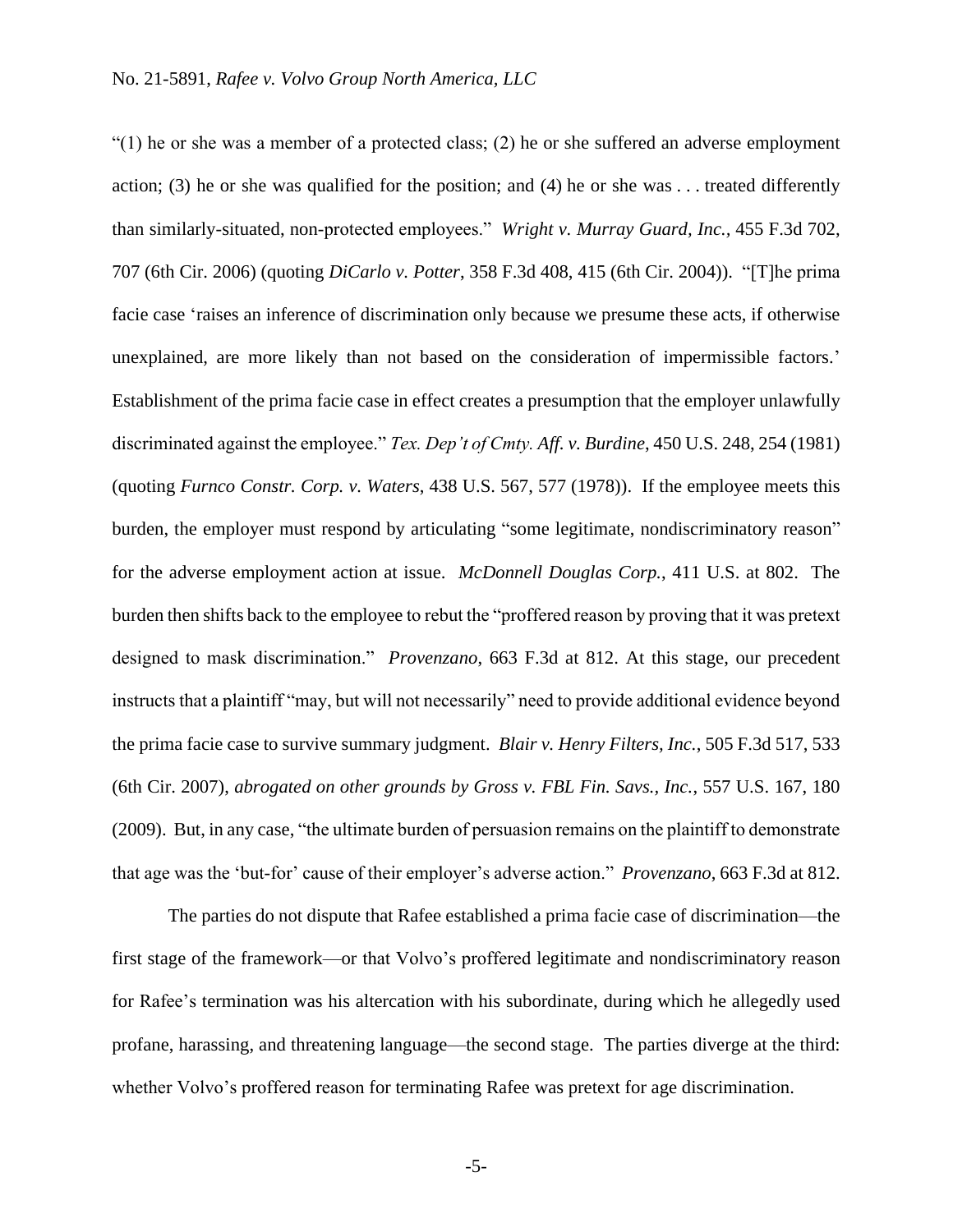To survive a motion for summary judgment at the pretext stage, Rafee need only prove "enough to create a *genuine issue* as to whether the rationale is pretextual." *Whitfield v. Tennessee*, 639 F.3d 253, 260 (6th Cir. 2011) (alteration in original). There are a number of ways to establish an inference of pretext to defeat summary judgment. Traditionally, plaintiffs do so "by showing that the proffered reason (1) has no basis in fact, (2) did not actually motivate the defendant's challenged conduct, or (3) was insufficient to warrant the challenged conduct." *Dews v. A.B. Dick Co.*, 231 F.3d 1016, 1021 (6th Cir. 2000). No matter the method, the evidence must create an inference that the reason proffered for termination was really a mask for discrimination.

Rafee attempts to establish an inference of pretext by asserting that Volvo's proffered reason has no basis in fact and that Volvo's proffered reason did not actually motivate his termination. He argues that the district court erred in finding that no disputes of material fact exist regarding either method of establishing pretext. We address these arguments in turn.

#### **A. No Basis in Fact**

With respect to the first category, Rafee chiefly takes issue with the district court's conclusion that Volvo had an "honest belief" in its nondiscriminatory reason for terminating him. "[A] pretext argument falling into the first category . . . may be defeated by conclusive evidence that the defendant 'honestly believed' its proffered reason, and that the belief was reasonably based on 'particularized facts that were before it at the time the decision was made.'" *Briggs v. Univ. of Cincinnati*, 11 F.4th 498, 515 (6th Cir. 2021) (quoting *Clay v. United Parcel Serv., Inc.*, 501 F.3d 695, 714 (6th Cir. 2007)). In other words, "the honest-belief rule gives a defendant the opportunity to rebut a plaintiff's third-step argument that the defendant's proffered reason for the adverse action lacks a basis in fact and is therefore pretextual." *Id.* If an employer shows that it "made a reasonably informed and considered decision before taking an adverse employment action, . . . the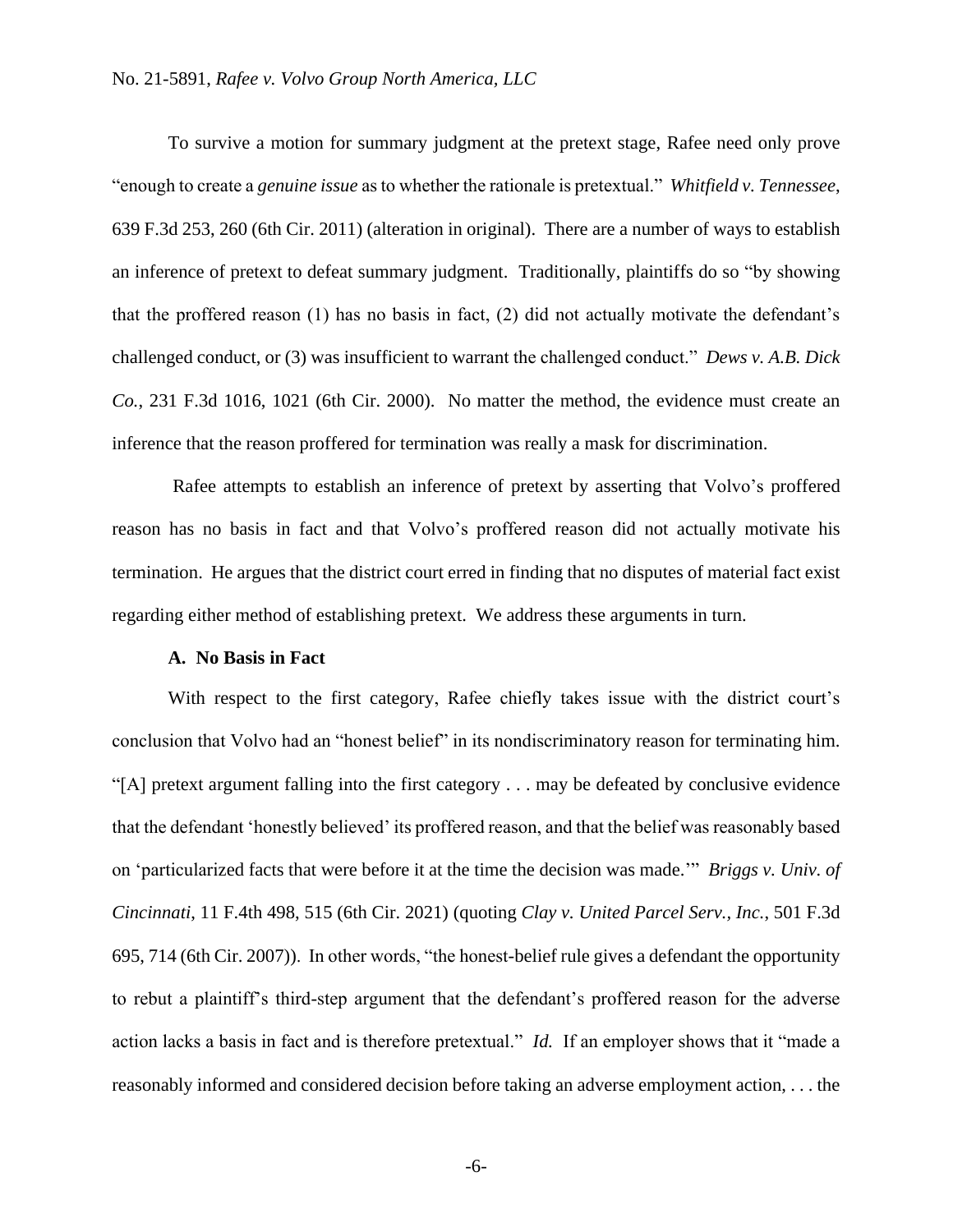employee has the opportunity to produce proof to the contrary." *Ferrari v. Ford Motor Co.*, 826 F.3d 885, 896 (6th Cir. 2016) (quoting *Smith v. Chrysler Corp.*, 155 F.3d 799, 807 (6th Cir. 1998)), *abrogated on other grounds by Babb v. Maryville Anesthesiologists, P.C.*, 942 F.3d 308, 319 (6th Cir. 2019)

The undisputed facts of the record show that Volvo conducted a reasonable investigation into the allegations. As the district court noted, Volvo spoke to potential witnesses, collected statements, and drew from the investigators' own experiences with Rafee—that he was often aggressive and had used profanity in the workplace—to conclude that Rafee likely engaged in the alleged conduct. As a result of the investigation, Volvo determined that while acting in his position of Team Leader—an at-will, supervisory position—Rafee violated company policy which led to his termination. The record shows that Volvo conducted a reasonably diligent inquiry into the reported allegations, which allows Volvo to rely on the facts from its investigation to support its honest belief. *See, e.g.*, *Tingle v. Arbors at Hilliard*, 692 F.3d 523, 531 (6th Cir. 2012).

Rafee contends that the investigation resulted in triable issues regarding pretext. He asserts two primary concerns with the investigation—that Volvo improperly chose to rely on the accounts of the three uninvolved witnesses over the different stories of Rafee and Brock, and that Volvo refused to disclose (or does not know) who made the initial complaint (suggesting that no one ever made a complaint). We turn to those arguments.

Rafee first faults the district court for improperly making a "credibility determination" concerning Volvo's decision to believe the accounts of the three witnesses over those of Rafee and Brock. But the district court assessed only whether *Volvo's determination* of credibility in the course of its investigation was supported by the factual record, as part of its analysis of Volvo's honest belief argument. And, as discussed above, employers may make determinations based on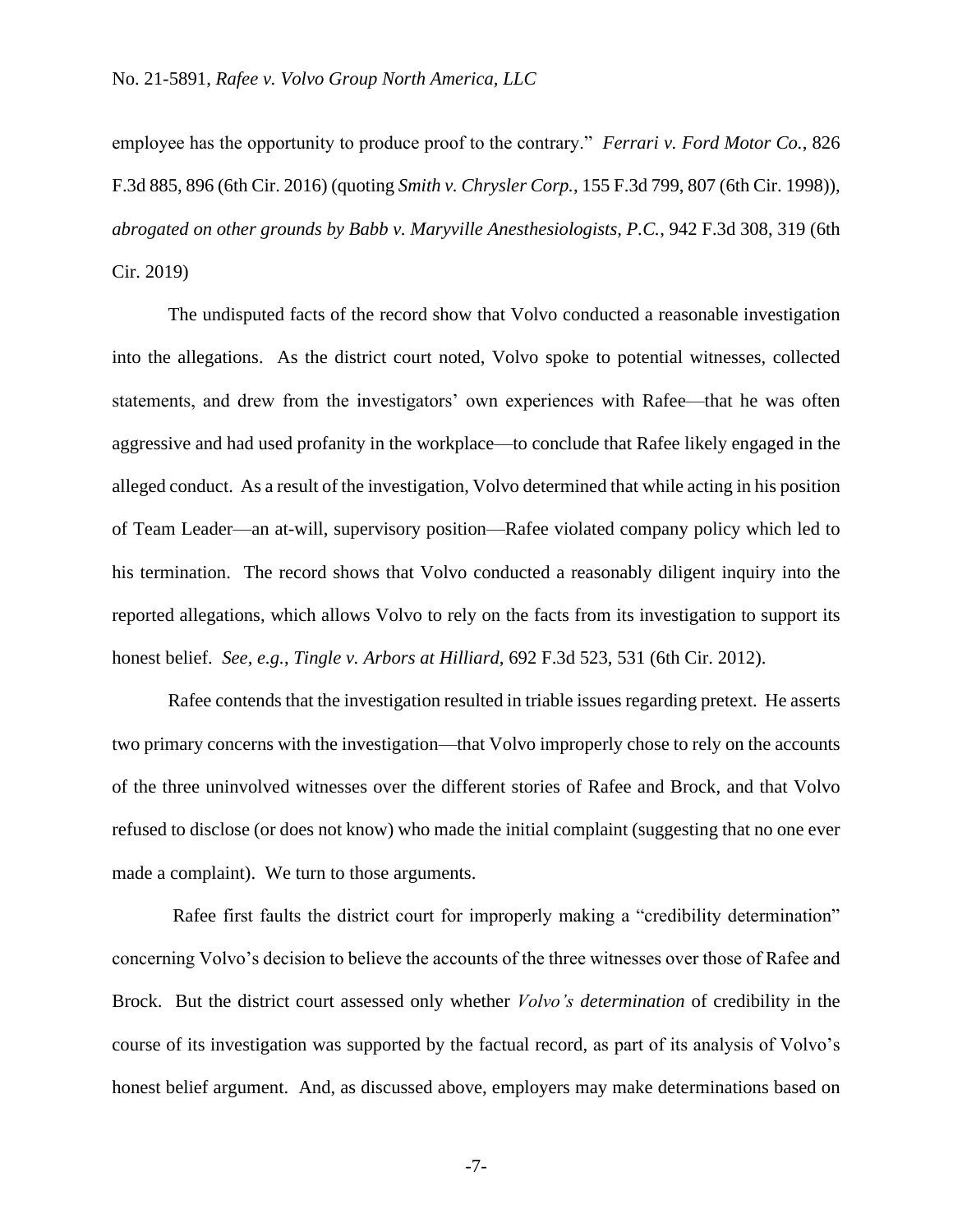the information uncovered by a sufficiently diligent investigation. "That [Rafee] or the court might have come to a different conclusion if they had conducted the investigation is immaterial." *Seeger v. Cincinnati Bell Tel. Co.*, 681 F.3d 274, 287 (6th Cir. 2012). It is true that a plaintiff equipped with evidence of improprieties showing that an investigation was deficient can preclude summary judgment. *See Babb*, 942 F.3d at 322–23; *see also Shazor v. Prof. Transit Mgmt.*, 744 F.3d 948, 961 (6th Cir. 2014) (concluding that employer's investigation into alleged misconduct that consisted of speaking with one person without establishing "sufficient particularized facts . . . failed to establish a foundation for the honest belief doctrine to apply"). But because Rafee has not pointed to any such evidence, his argument does not cast doubt on Volvo's honest belief that Rafee engaged in the alleged conduct.

As to Rafee's argument disputing the existence of an initial complaint, Rafee does not point to any evidence to show a factual dispute over the issue, nor does he explain how such a fact, even if in dispute, is material to establishing pretext. Indeed, it is undisputed that multiple witnesses corroborated the allegations, and, in any case, Volvo's policy expressly allows for anonymous reports. Rafee "must put forth evidence which demonstrates that the employer did not 'honestly believe' in the proffered non-discriminatory reason for its adverse employment action." *Blizzard v. Marion Tech. Coll.*, 698 F.3d 275, 286 (6th Cir. 2012) (quoting *Braithwaite v. Timken Co.*, 258 F.3d 488, 494 (6th Cir. 2001)). But Rafee has not shown how this missing piece of information raises an impropriety in Volvo's investigation. His argument, instead, amounts to a "bare assertion that the employer's proffered reason has no basis in fact" which "is insufficient to call an employer's honest belief into question, and fails to create a genuine issue of material fact." *Seeger*, 681 F.3d at 285 (quoting *Joostberns v. United Parcel Servs., Inc.*, 166 F. App'x 783, 791 (6th Cir. 2006)).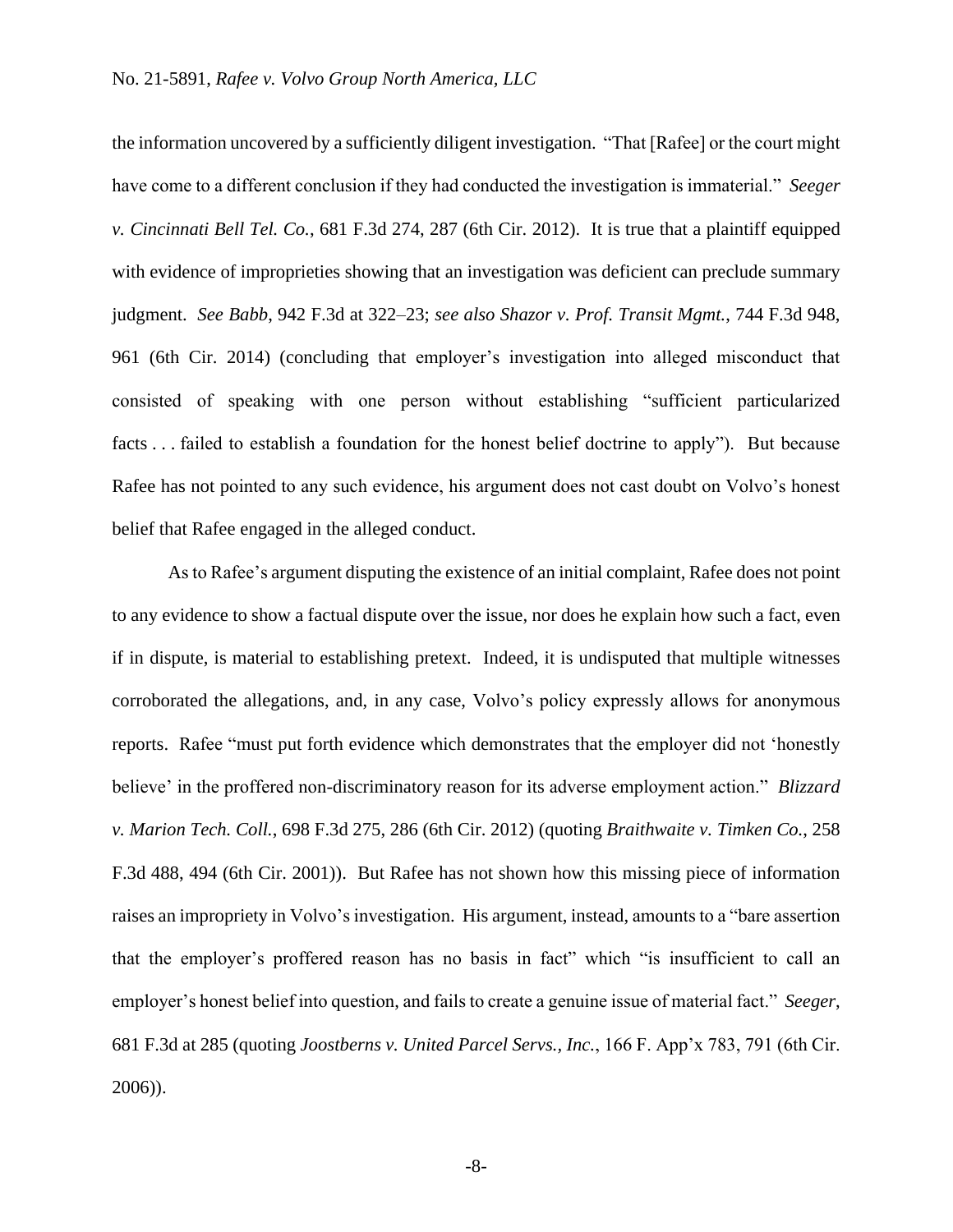Rafee's arguments thus fail to raise a triable issue over whether Volvo's decisional process is "unworthy of credence" and do not defeat Volvo's reliance on its honest belief that Rafee engaged in misconduct. *Manzer v. Diamond Shamrock Chems. Co.*, 29 F.3d 1078, 1082 (6th Cir. 1994) (quoting *Burdine*, 450 U.S. at 256), *abrogated on other grounds by Gross*, 557 U.S. at 180.

#### **B. True Motivation**

Rafee next suggests that Volvo's proffered reason for terminating him was not the true motivation behind his termination because the record shows that Volvo shifted its reasons for his termination. In general, "[s]hifting justifications over time calls the credibility of those justifications into question." *Cicero v. Borg-Warner Auto., Inc.*, 280 F.3d 579, 592 (6th Cir. 2002); *see also Pierson v. Quad/Graphics Printing Corp.*, 749 F.3d 530, 541 (6th Cir. 2014).

The facts in *Cicero* illustrate this rule. When employer Borg-Warner fired employee, Cicero, it had "never said [it] discharged [him] for poor work performance." *Cicero*, 280 F.3d at 592*.* After suit was filed, "[i]n answering interrogatories, Borg-Warner for the first time said it fired Cicero because of poor performance." *Id.* During depositions, however, the manager explained that Cicero was fired because Borg-Warner fired his entire team for "fail[ing] to sell the Romulus facility as planned." *Id.* As it turned out, "Borg-Warner, . . . did not fire all of the . . . team members." *Id.* At summary judgment, the employer "again shifted its position," claiming that it did not fire Cicero's entire team, but "only those members who dealt with the company's headquarters in Chicago." *Id.* We concluded that "[w]hen the justification for an adverse employment action changes during litigation, that inconsistency raises an issue whether the proffered reason truly motivated the defendants' decision." *Id.*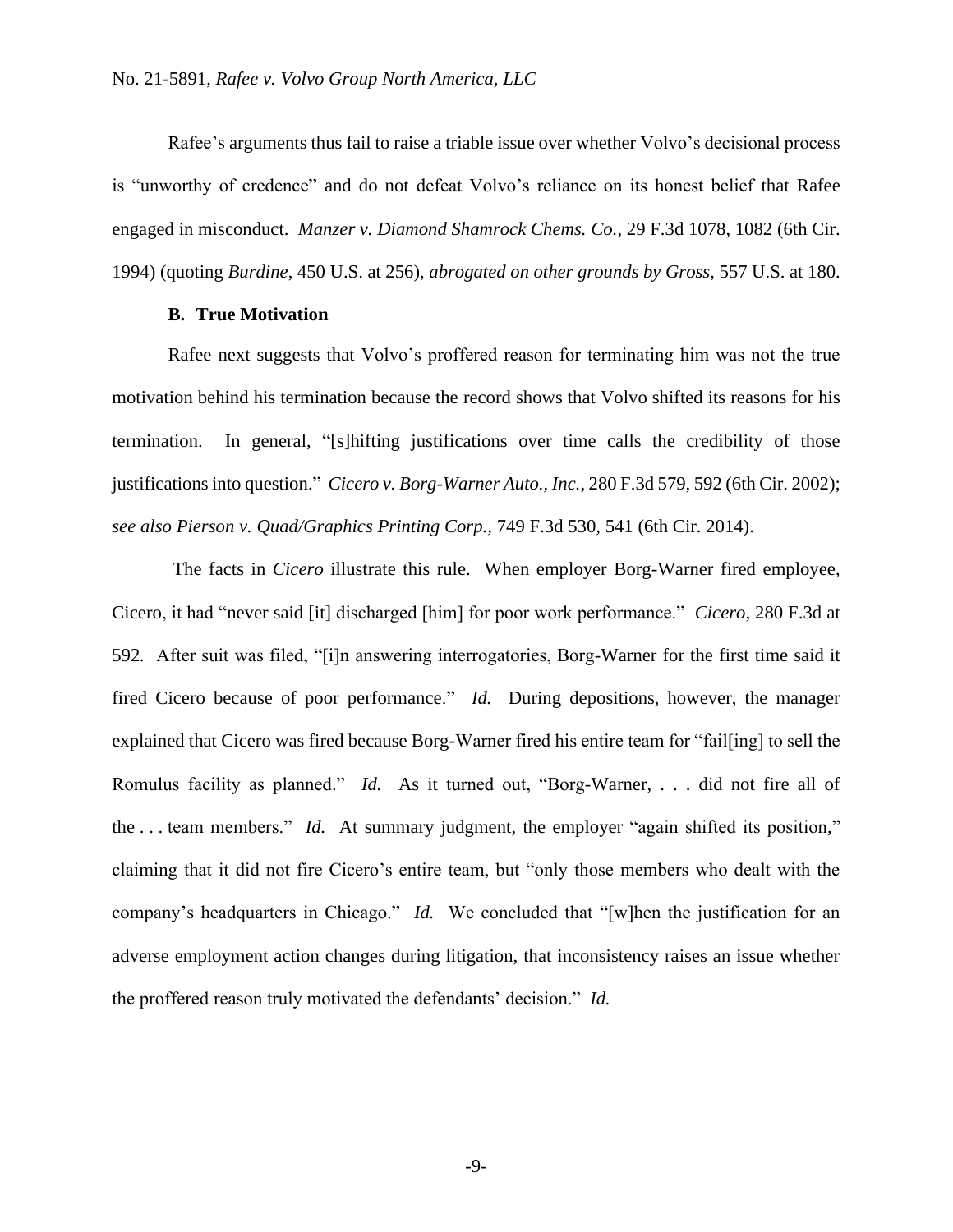Rafee explains that Volvo improperly shifted its reasons as follows:

During the EEOC process it was clearly the incident involving Mr. Brock [that motivated his termination]. In fact, the Appellee clearly told the EEOC that Mr. Brock was the individual who made the initial complaint against the Appellant. However, when it came time to file the motion for summary judgment . . . , this rationale morphed into a series of unreported violent outburst[s] on the part of the Appellant. It is worth noting that some of these alleged incidents were claimed to have been witnessed by Mr. Johnson who did not see any need to mention them until some two years after the termination of the Appellant.

(Appellant Br. at 24–25)

But here, unlike in *Cicero*, Volvo's reason for terminating Rafee has remained consistent over time and over the course of this litigation: Rafee was fired due to his altercation with Brock. Rafee's explanation does not amount to a material departure that would call into question Volvo's motivation. Indeed, the additional conduct that Rafee contends motivated the termination (and amounted to a departure from the initially proffered reason) is not determinative because "additional, non-discriminatory reasons that do not conflict with the one stated at the time of discharge does not constitute shifting justifications." *Pelcha v. MW Bancorp, Inc.*, 988 F.3d 318, 328 (6th Cir. 2021) (quoting *Miles v. S. Cent. Hum. Res. Agency, Inc.*, 946 F.3d 883, 891 (6th Cir. 2020)). It is also unclear whether Volvo relied on that additional information as part of its reasoning for terminating Rafee—as Rafee suggests—or whether it relied on that information to corroborate the allegations that ultimately led to Rafee's termination—as Volvo asserts. On this record Rafee has failed to raise a genuine dispute of material fact that calls into question Volvo's proffered reason for terminating him.